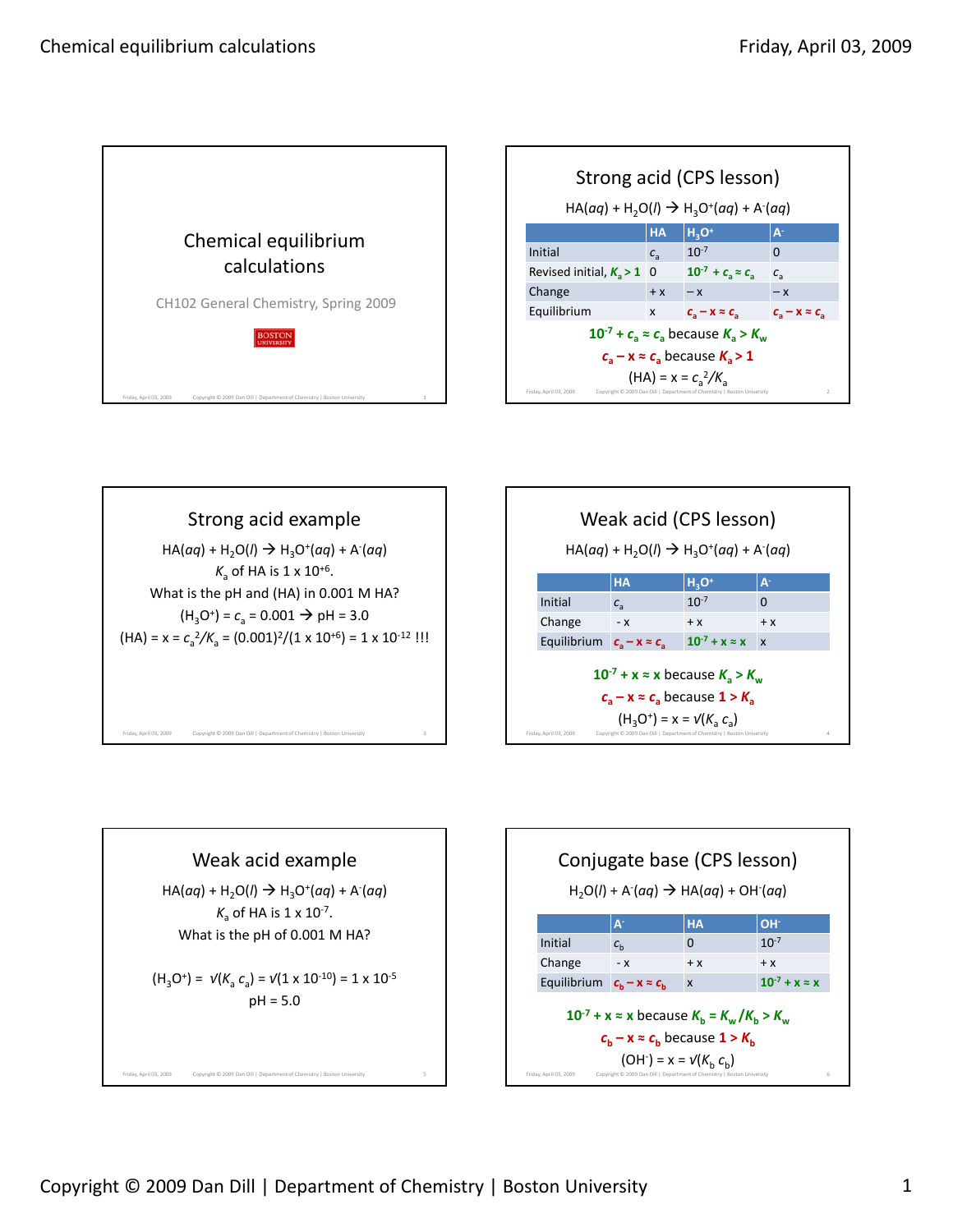Conjugate base example

H2O(*l*) + A‐ (*aq*) HA(*aq*) + OH‐ (*aq*)  $K_a$  of HA is  $1 \times 10^{-7}$ . What is the pH of 0.001 M NaA?

$$
K_{\rm b} = K_{\rm w}/K_{\rm a} = 1 \times 10^{-7}
$$
  
(OH<sup>2</sup>) =  $\sqrt{(K_{\rm b} C_{\rm b})} = \sqrt{(1 \times 10^{-10})} = 1 \times 10^{-5}$ 

 $pOH = 5.0 \rightarrow pH = 9.0$ Friday, April 03, 2009 Copyright © 2009 Dan Dill | Department of Chemistry | Boston University 7

| Weak acid + conjugate base<br>$HA(aq) + H_2O(l) \rightarrow H_3O^+(aq) + A(aq)$                                                                                                                                                                                             |             |                         |                       |
|-----------------------------------------------------------------------------------------------------------------------------------------------------------------------------------------------------------------------------------------------------------------------------|-------------|-------------------------|-----------------------|
|                                                                                                                                                                                                                                                                             | <b>HA</b>   | $H_3O^+$                | $\mathbf{A}$          |
| Initial                                                                                                                                                                                                                                                                     | $c_{\rm a}$ | $10^{-7}$               | $c_{h}$               |
| Change                                                                                                                                                                                                                                                                      | $- x$       | $+ x$                   | $+ x$                 |
| Equilibrium $c_2 - x \approx c_2$                                                                                                                                                                                                                                           |             | $10^{-7} + x \approx x$ | $C_h + X \approx C_h$ |
| $10^{-7}$ + x = x because $K_a > K_w$<br>$c_a - x \approx c_a$ and $c_b + x \approx c_b$ because $1 > K_a$<br>$(H_3O^+)$ = x = $K_a$ $(c_a/c_b)$<br>Copyright @ 2009 Dan Dill   Department of Chemistry   Boston University<br>$\mathbf{\hat{z}}$<br>Friday, April 03, 2009 |             |                         |                       |

Weak acid + conjugate base  $HA(aq) + H_2O(l) \rightarrow H_3O^+(aq) + A(aq)$  $K_a$  of HA is  $1 \times 10^{-5}$ Equal volumes of 0.002 M HA and 0.01 M NaA are combined. What is the pH?  $c_a = 0.001$  M,  $c_b = 0.005$  M  $(H_3O^+) = x = K_a (c_a/c_b) = 2 \times 10^{-6}$  $pH = 6 - 0.3 = 5.7$  Friday, April 03, 2009 Copyright © 2009 Dan Dill | Department of Chemistry | Bos





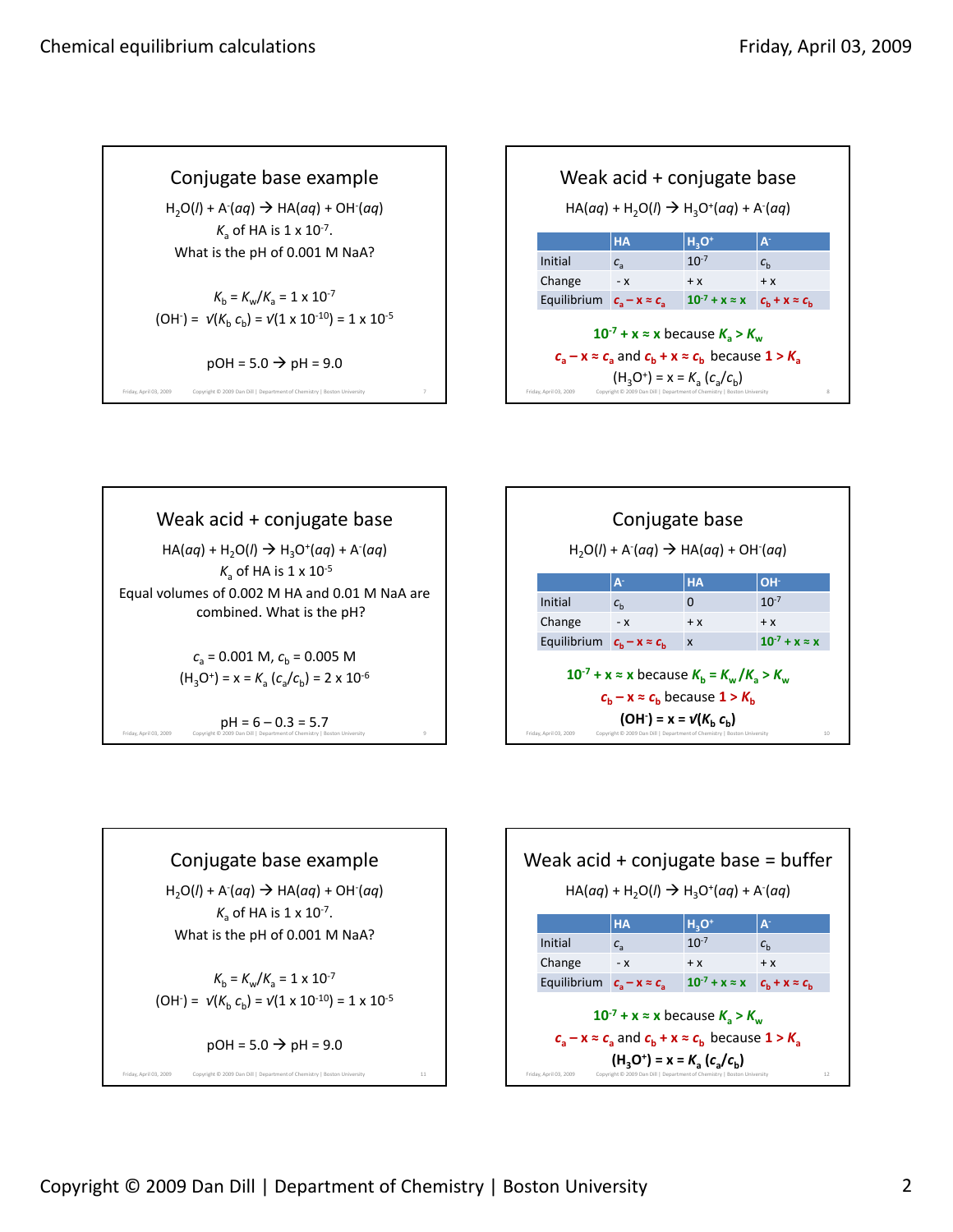









1 L buffer,  $c_a = c_b = 1.00$  M,  $K_a = 1 \times 10^{-5}$ , **pH = 5.00 Add 100. mL of 0.100 M HCl** HCl(*aq*) + **↓A‐** (*aq*) **↑HA**(*aq*) + Cl‐ (*aq*)  $HA$   $\rightarrow$  1.00 mol + 0.010 mol = 1.01 mol  $A \rightarrow 1.00$  mol - 0.100 mol = 0.99 mol

 $c_a = 1.01$  mol/1.10 L,  $c_b = 0.99$  mol/1.10 L  $c_a/c_b$   $\rightarrow$  1.01/0.99, pH  $\rightarrow$  4.99 (tiny change!)

Friday, April 03, 2009 Copyright © 2009 Dan Dill | Department of Chemistry | Boston University 17